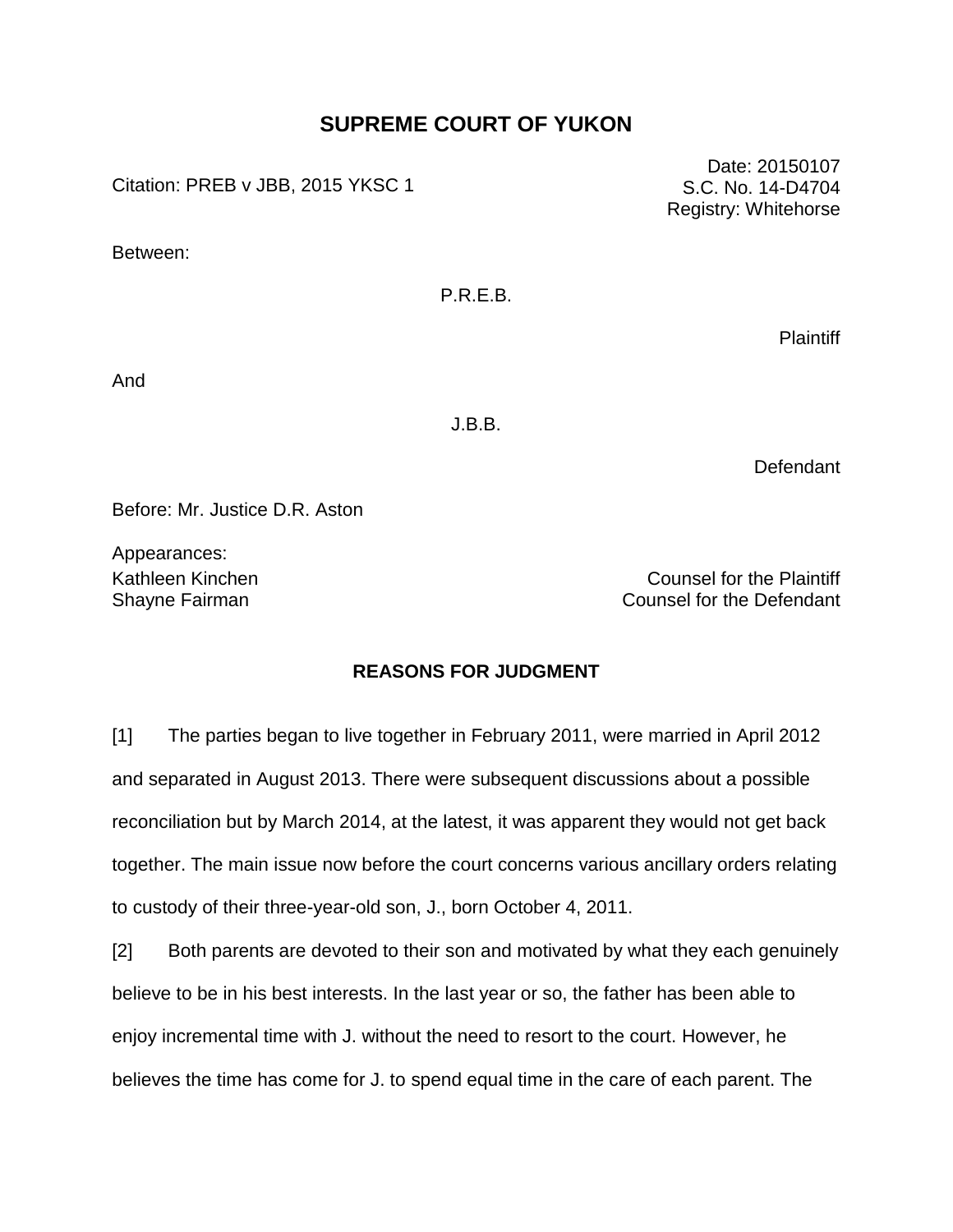mother's proposals include more or less equal time on weekends but would have J. in her care on weekdays, except that for two days each week J. would be with his father one or two evenings from pick up at daycare until his bedtime.

[3] The starting point in weighing the competing proposals of the parents is to recognize that the mother has been J.'s primary caregiver all his life, both before and after the parties separated. The father needs to acknowledge that fact. That said the father has been a devoted parent significantly involved in his son's care and upbringing. Given J.'s young age, one of his primary needs is a stable and consistent routine. The evidence does not establish a causal connection between J.'s negative behaviour and any conduct of the father. However, J. is showing some fragility and negativity that was not evident before the expansion of time with the father beginning last summer. He needs the security of not being away from his mother for an extended period. The day may come when the "week about" arrangement proposed by the father will become appropriate, but for now the mother's proposal is preferable. It includes four overnights out of fourteen and ample time for the father to establish and maintain a close relationship with his son while meeting J.'s need to continue maintaining his relationship with his primary caregiver. The mother's alternate proposals are found at para. 48 of her affidavit sworn December 5, 2014 and para. 23 of her affidavit sworn January 2, 2015. [4] The father is given the option of choosing which alternative he prefers within the next 10 days, failing which the mother is to make the choice.

[5] The formal order shall also include a provision that J. is to be in his father's or mother's care "at such further or other time as the parties may agree". I make no specific order in relation to vacations, holidays or other special occasions at this time so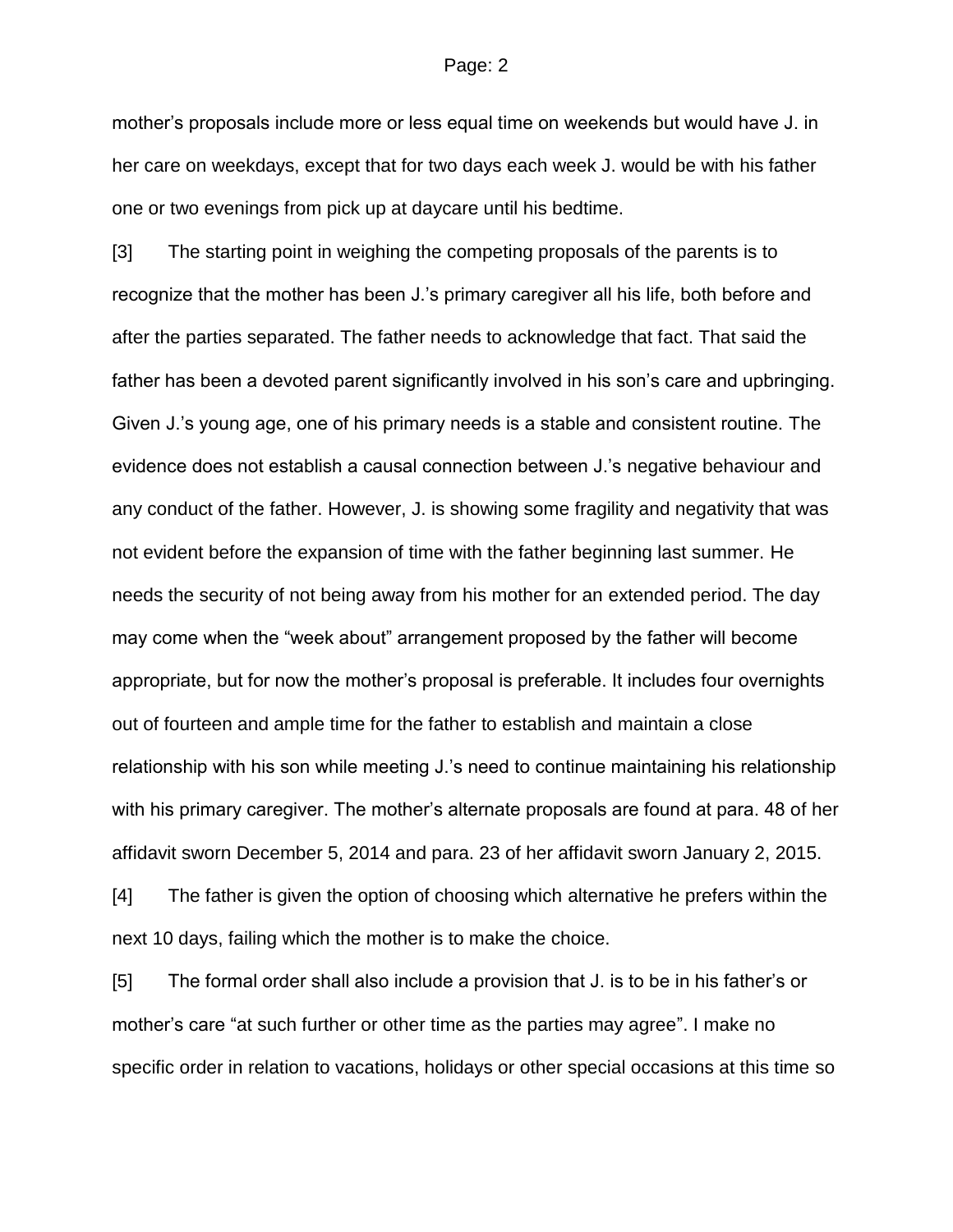as to afford the parties the opportunity to recognize their mutual need for cooperation with one another in that respect. It is my hope and expectation the parties will not need the court to micro-manage such matters. For the same reason, I make no order that the parents be compelled to use one another as a substitute child minder as suggested in para. 3 of the father's application.

[6] The father has been frustrated by what he regards as an over protective and controlling attitude on the part of the mother. From his perspective, she disrespects his abilities as a parent and interferes with his parenting time. There is some legitimacy to that perspective. The mother's insistence on being able to telephone J. every evening J. is with his father is intrusive. Some of her criticisms of the father's parenting may unfairly denigrate his capacity to look after his son. On the other hand, it is clear to me that her attitude and positions (historic tight control over J.'s time with his father, her request for sole custody and a "no alcohol" provision, etc.) are not rooted in malice or retribution. Rather, they represent a genuine concern for her son's safety. Furthermore, her subjective view is not without an objective foundation. The father was given a roadside suspension after driving with J. in the car last March. The father probably violated the terms of the Peace Bond by consuming alcohol last October. His text message to T.D. (found at Tab A of her affidavit sworn December 5, 2014) is in sharp contrast to the grammar and spelling of other texts, leading me to infer that the message was not only "unfortunate" and "inappropriate" (as he now concedes) but probably written while intoxicated. Even if it was not, it clearly illustrates how volatile, angry and aggressive he can be. Though there is no evidence J. has been exposed to that volatility (except for the incident of March 23, 2014) it is not difficult to understand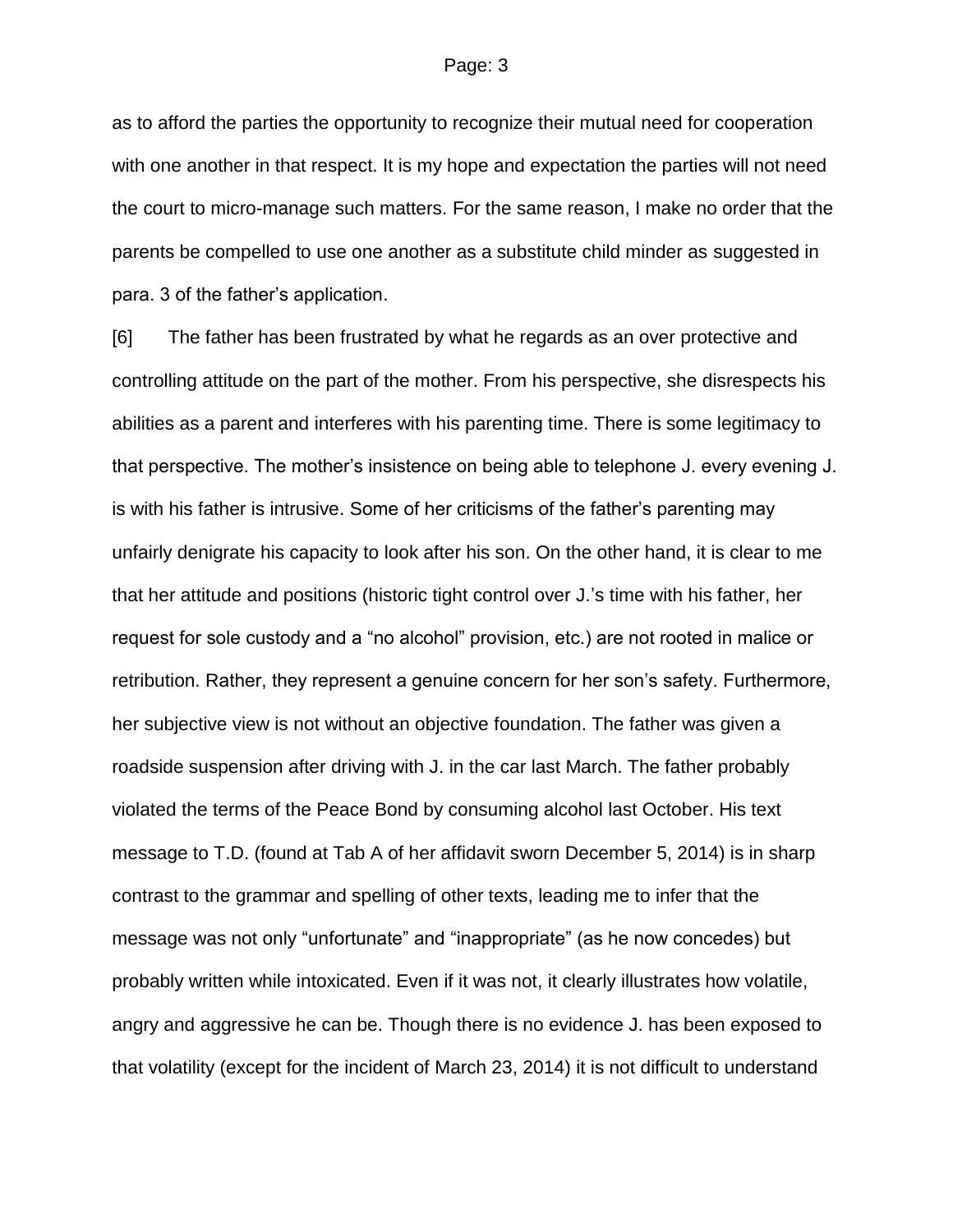the mother's concerns, including her resistance to the father having J. in his care a full week at a time.

[7] That said I am confident the father would never knowingly put his son at risk. Nor is there any evidence J. has actually come to significant harm while in his father's care. [8] An order that the father not consume any alcohol whatsoever while caring for J.

goes too far and may create more problems than solutions. However, the order will include a provision that the father is not to consume any alcohol in the two hours immediately preceeding any occasion he drives with J. in the vehicle.

[9] The mother's request for telephone access between 7:15 and 7:30 p.m. each night J. is in his father's care would create an impediment to trust and to the success of co-parenting. I do not accept that those calls have been reassuring for J. or that he should need such reassurance when briefly away from his mother. The father would probably be doing himself a favour if he occasionally arranged a good night phone call but I decline to formally order him to do so.

[10] The parents have communicated poorly in the past and have needed an intermediary for pick up and drop off. In most cases that does not bode well for a "joint custody" order. However, the most recent communications between the parents have been better. It is not too late for them to choose a new path. Mindful that this is only an interim order, I am inclined to give them a chance to make it work and therefore order joint custody. Though the mother sought sole custody, she has voluntarily provided incremental access and I am satisfied her request does not reflect a desire to exclude the father from decision making. On the other hand, a joint custody order will reassure the father of his participatory role in decisions and perhaps ameliorate the anger and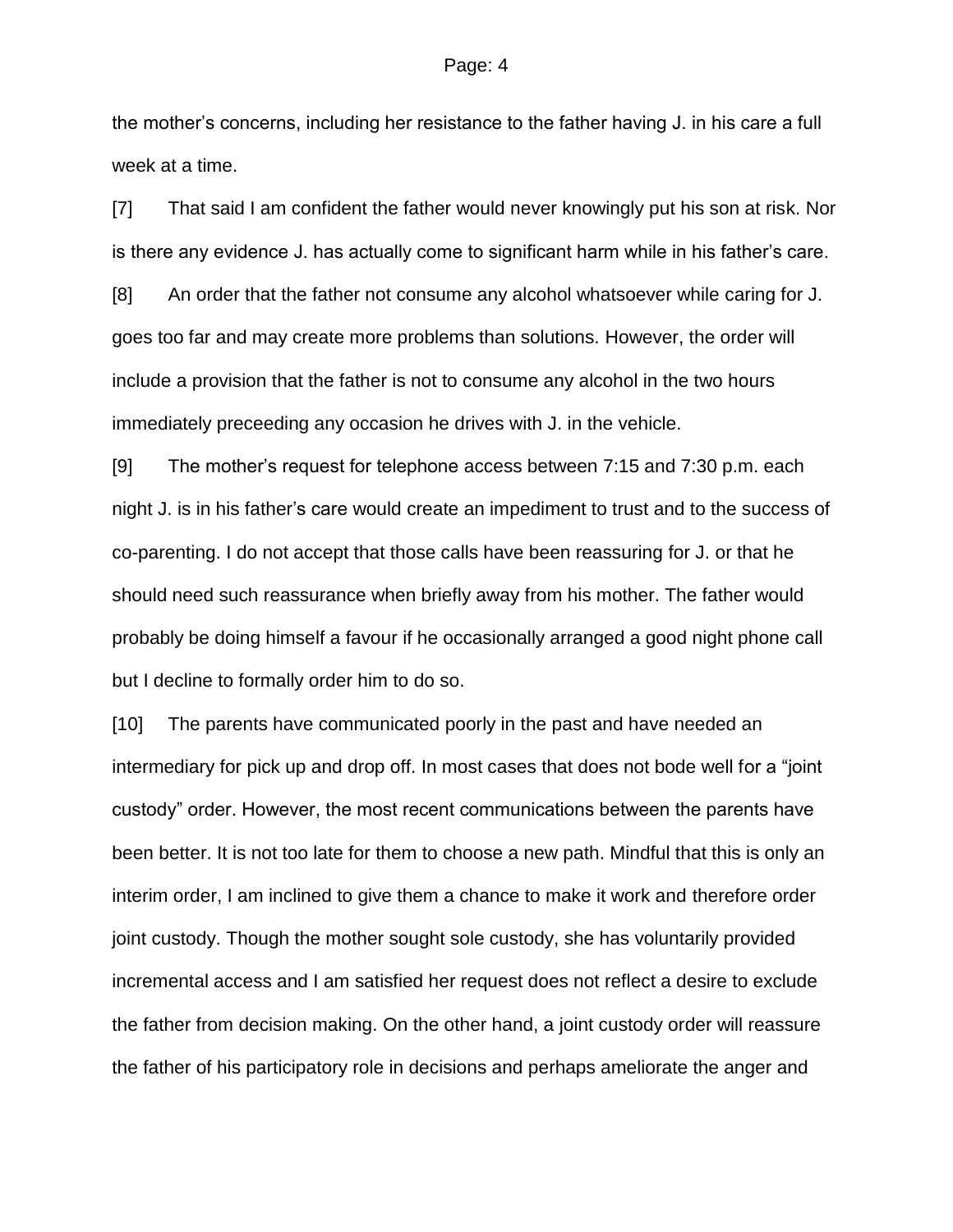frustration that has occasionally fuelled his bad judgment, for example his destruction of the mothers' entries in the communication book she initiated.

[11] Turning to child support, the residential arrangement mandated by this order does not engage s. 9 of the *Child Support Guidelines.* Effective January 1, 2015, the father is to pay the table amount of \$544 per month based on his 2014 income of \$61,200.

[12] There is no consensus on whether the parenting schedule from June 2014 to December 2014 meets the s. 9 threshold. I doubt that it does, but accede to the father's submission that the parties have an opportunity to either settle that point or present supplementary evidence to the court.

[13] On the other hand, there is no doubt that the father has an obligation to pay the table amount for the period of September 2013 to May 2014, a period of four months at \$536 per months based on his 2013 income of \$60,454 and five months at \$544 per month based on his 2014 income of \$61,200.

[14] Payment of any spousal or child support for the period August 2013 to December 31, 2014 is suspended until the final determination of the property issues. For most of that period, the father made voluntary payments of \$1,500 per month. That sum apparently exceeds his half of the joint debt payment and his share of the costs incidental to his half interest in the matrimonial home. To the extent there is an excess, that excess represents child and spousal support and should be credited to him once the accounting is done.

[15] The present rental income of \$2,000 per month from the matrimonial home may also generate a surplus, yet to be determined. However, that surplus, if any, does not